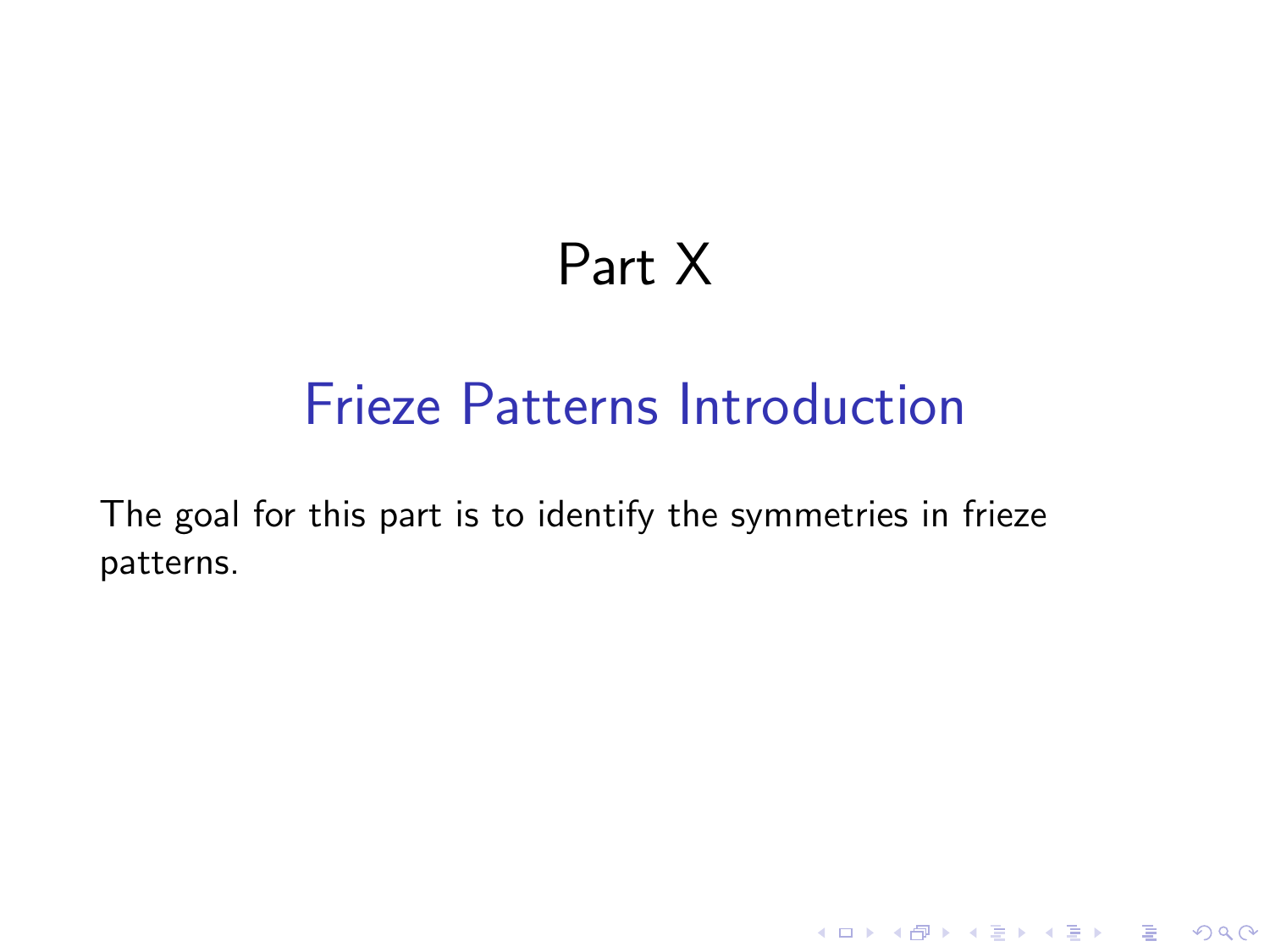#### Rosettes and Finite Figures revisited

Which of the following statements are true?

- 1. If a figure is a rosette, then it has finitely many symmetries .
- 2. If a figure has finitely many symmetries, then it is a rosette.
- 3. If a figure is a rosette, then it has no translation symmetries.
- 4. If a figure has no translation symmetries, then it is a rosette.
- 5. If a figure has finitely many symmetries, then it has no translation symmetries.
- 6. If a figure has no translations symmetries, then it has finitely many symmetries.

**K ロ ▶ K @ ▶ K 할 X X 할 X → 할 X → 9 Q Q ^**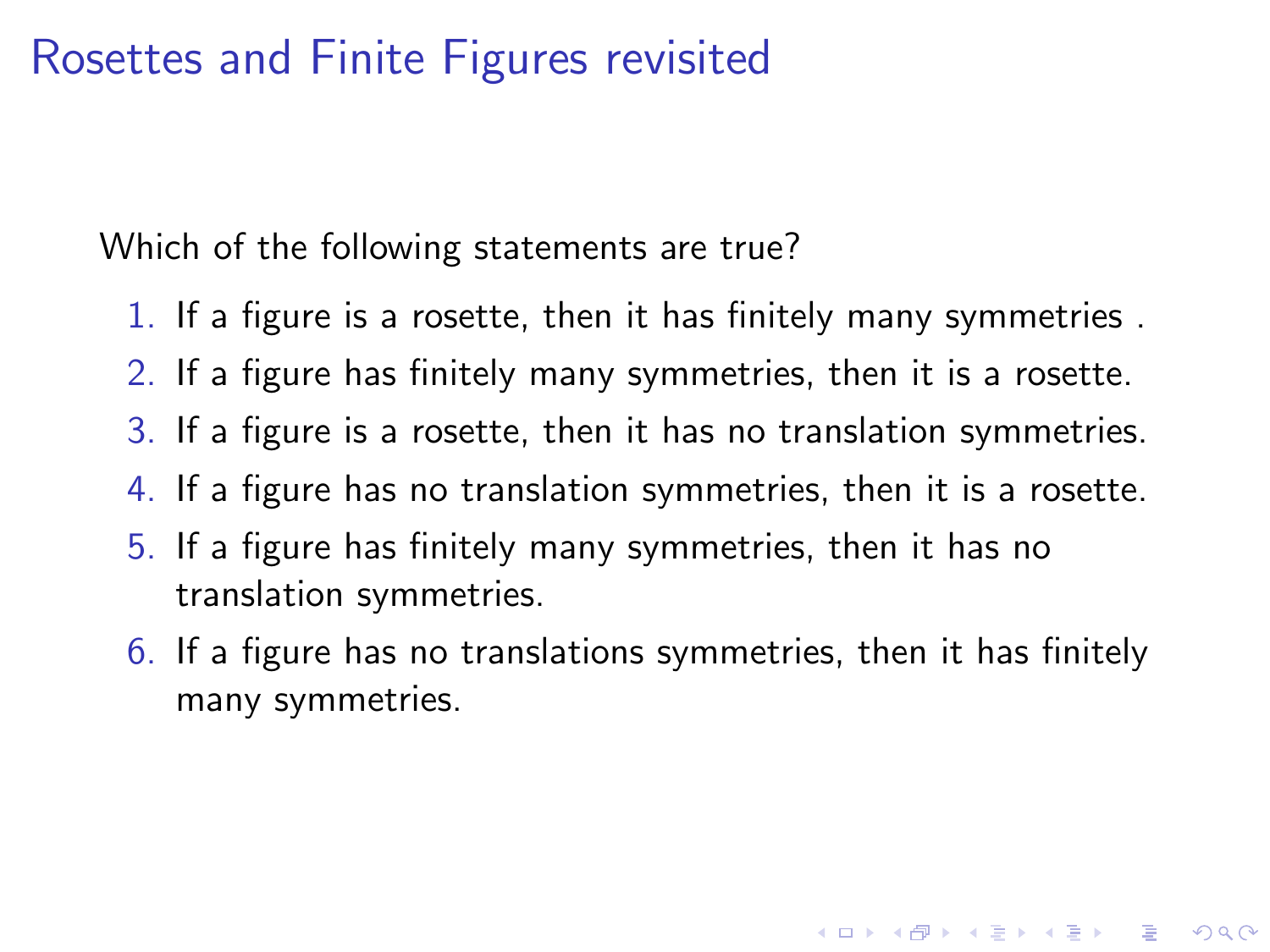## What are frieze patterns?

A *frieze pattern* is a pattern that has translation symmetries in (only) one direction.



They are also called *strip patterns* and *border patterns*. We will usually assume our strip pattern is oriented so that translations are in the left right direction. That is, the center line of the strip is horizontal.

**KORK ERKER ADE YOUR**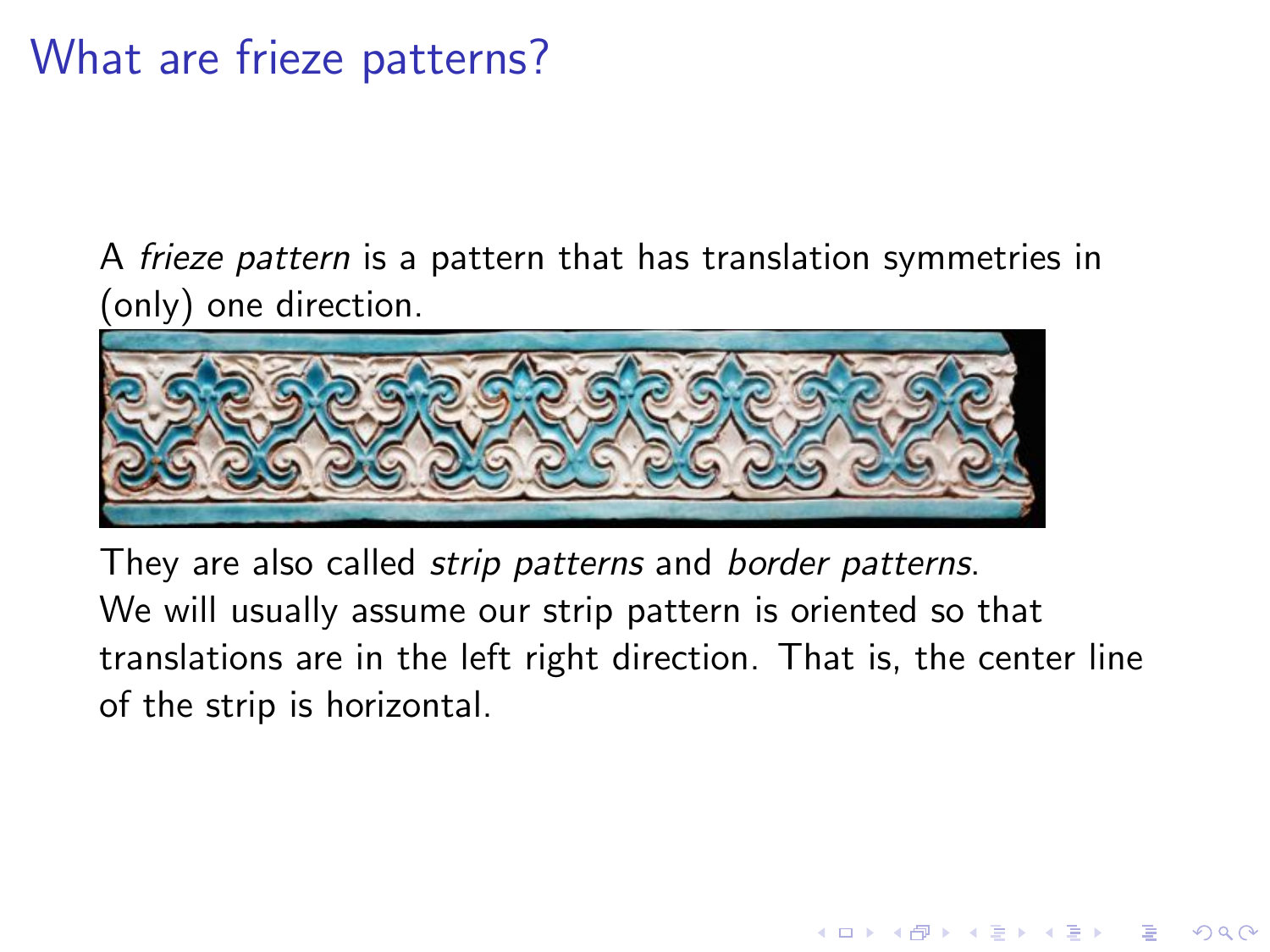## Examples of frieze patterns

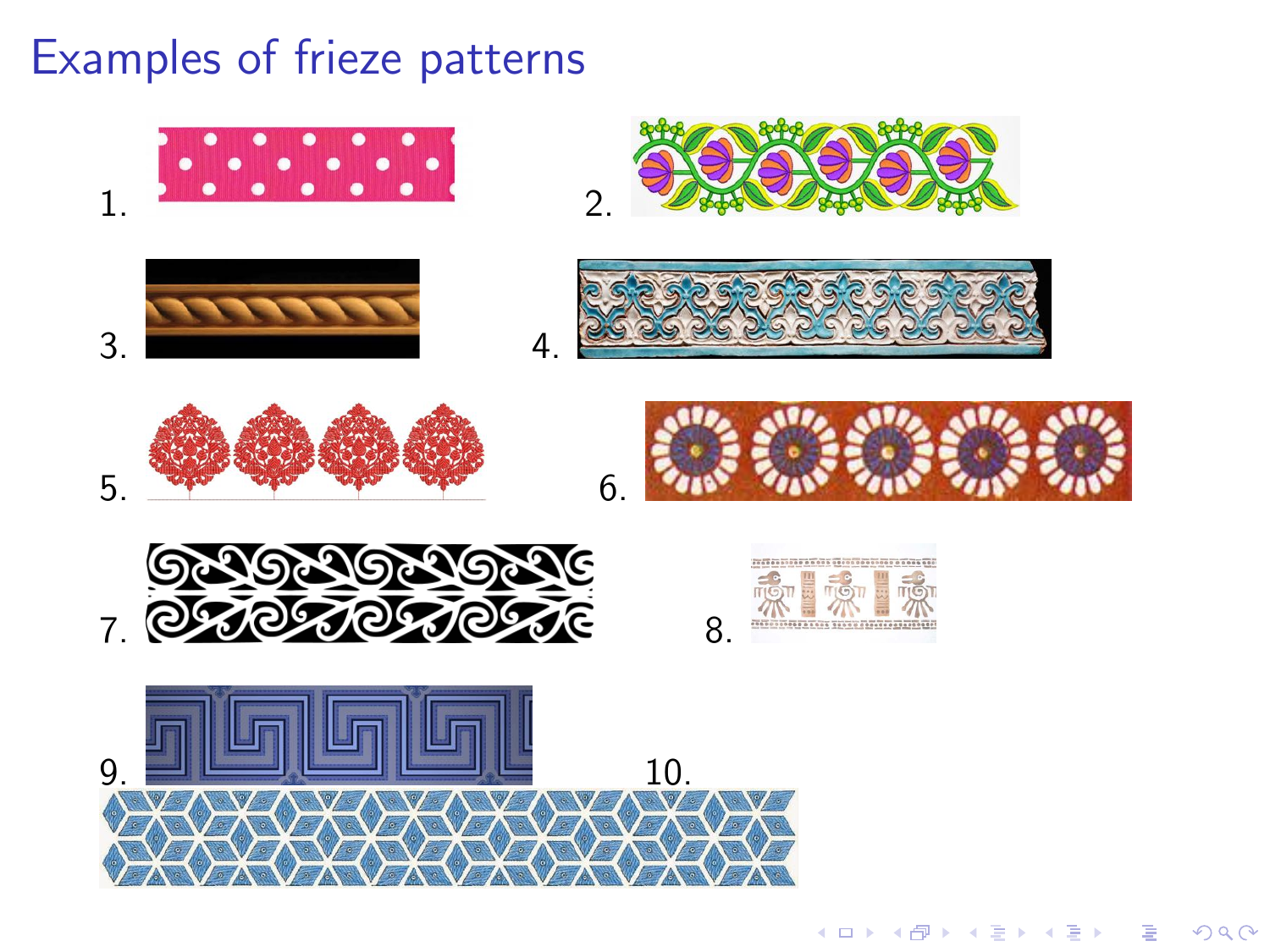## Mark the symmetries of frieze patterns

For each of the following strip patterns, mark all distinct symmetries as follows:

- 1. Mark the smallest translation in the left to right direction with an arrow.
- 2. Draw mirror lines with solid lines.
- 3. Mark rotocenters with circles and numbers indicating the order of the rotation.
- 4. Mark the (smallest) translation vectors for glide reflections with dotted line arrows.

For any frieze pattern, a fundamental domain is a piece of the pattern of the smallest possible area that can be repeated to make the entire pattern, using isometries that are symmetries of the entire pattern. For each of the frieze patterns above, identify a possible fundamental domain and mark it. (Suggestion: as a first step, look for a translational symmetry and reduce from there. )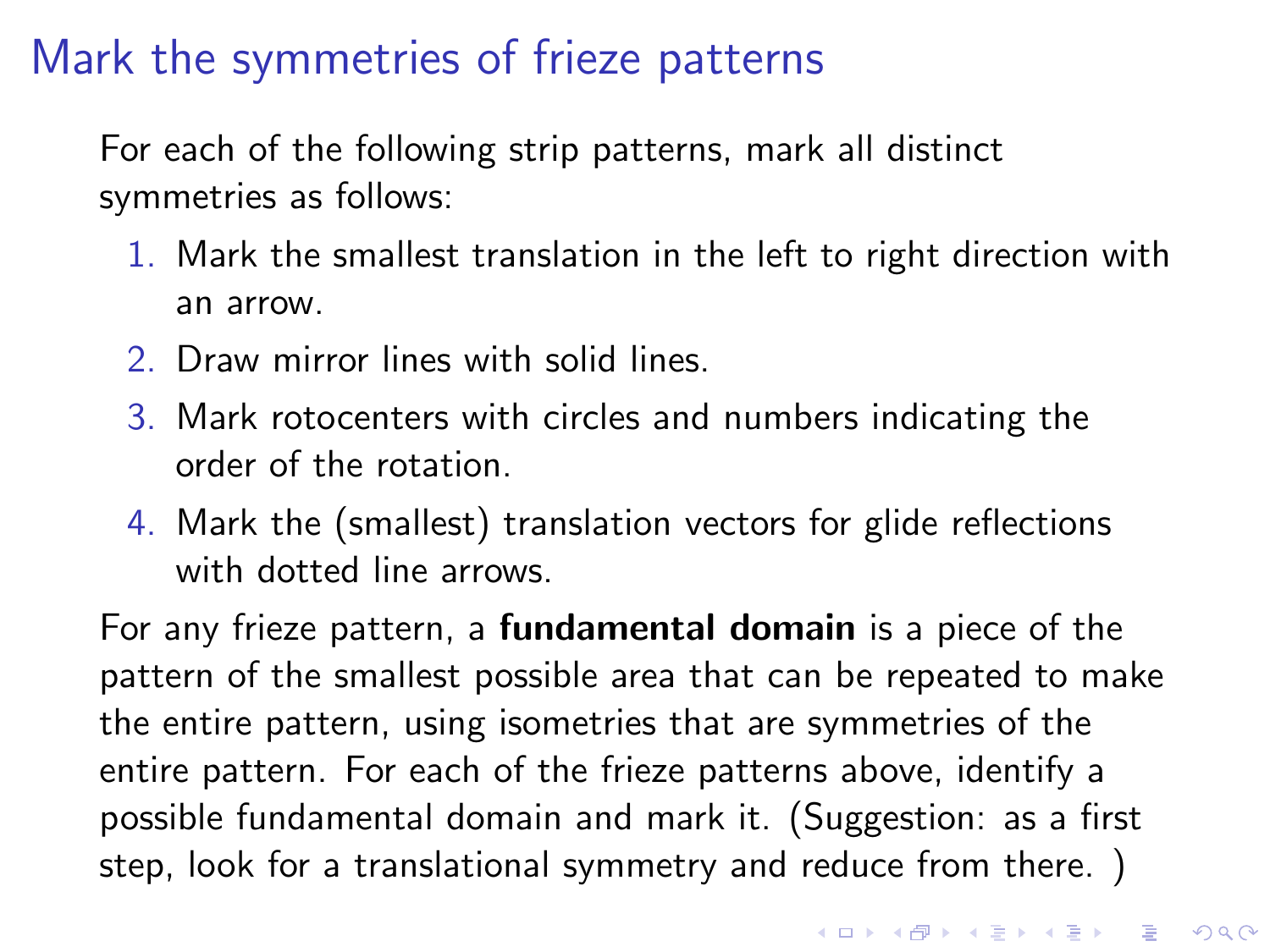#### Make your own frieze patterns

For each of the frieze patterns examples, replicate the pattern using a footprint motif. That is, put a footprint in the fundamental domain and make a frieze pattern with the exact same symmetries as the given pattern.

K ロ ▶ K @ ▶ K 할 > K 할 > 1 할 > 1 이익어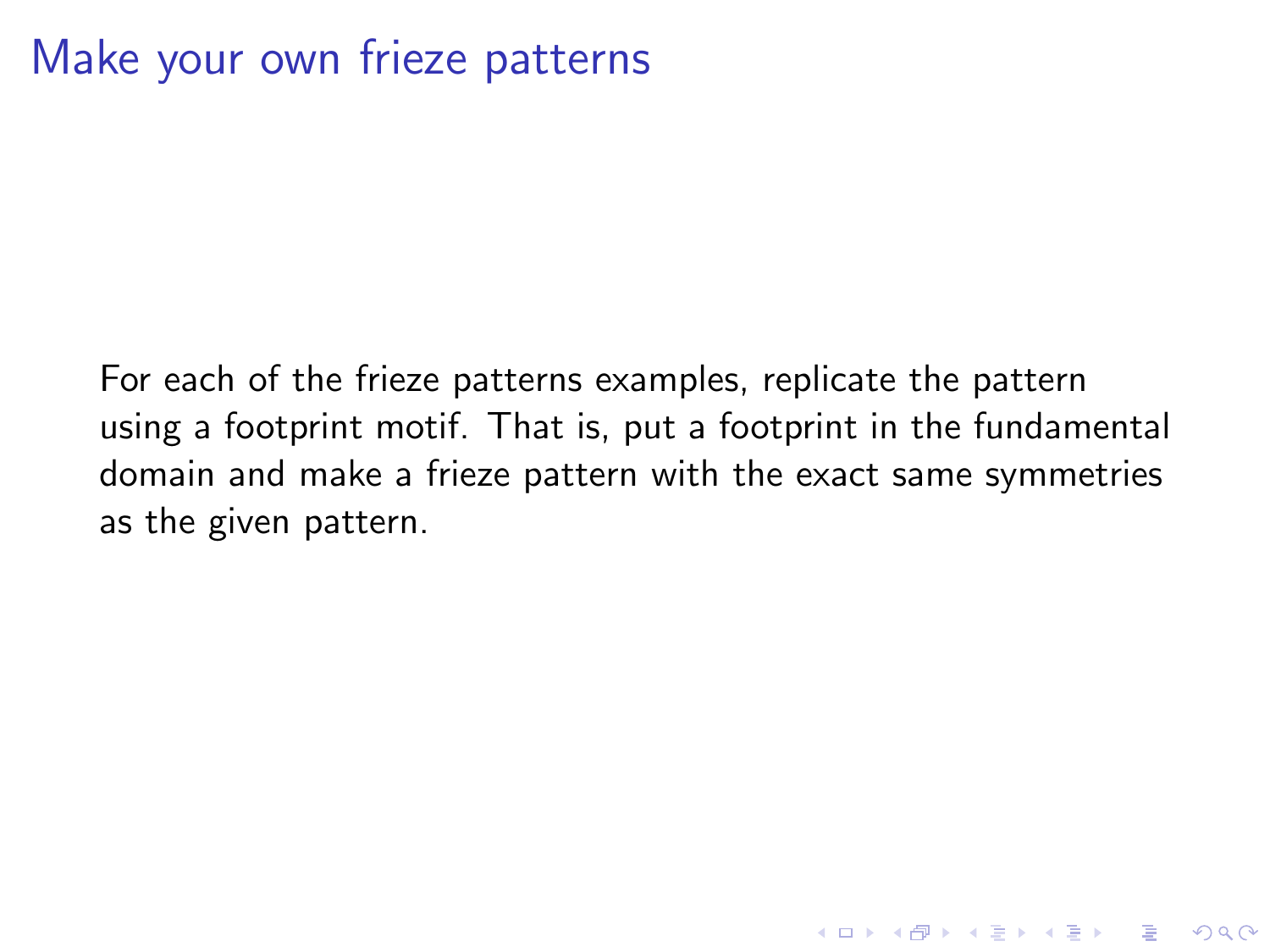#### Frieze pattern practice

Ignore minor color differences and other minor asymmetries.



From the [Mathematical Association of America.](http://www.maa.org/sites/default/files/images/upload_library/4/vol1/architecture/Math/seven.html)

Mosaic Nuestra Senora de la Almundena Madrid, Spain

Tile Frieze Palacio de Velazquez Parque de Retiro Madrid, Spain

Back of a Bench Banos de la Maria de Padilla Reales Alcazares Seville, Spain

Ceiling Mezquita Cordoba, Spain

Mosaic Border Alcazar de los Reyes Cristianos Cordoba, Spain

 $4$  ロ )  $4$   $\overline{r}$  )  $4$   $\overline{z}$  )  $4$   $\overline{z}$  )

 $2990$ 

 $\equiv$ 

Meander Frieze San Giorgio Maggiore Venice, Italy